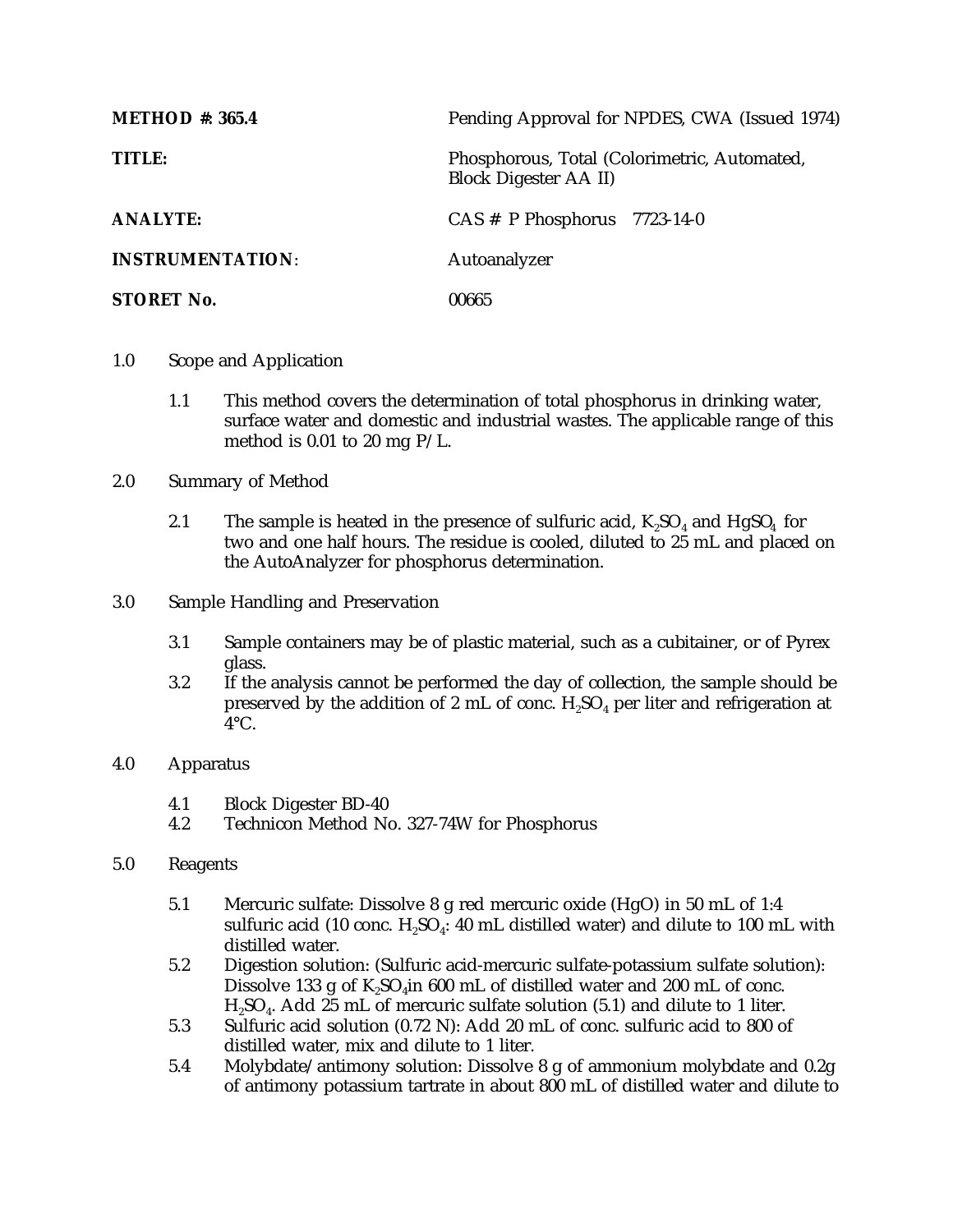1 liter.

- 5.5 Ascorbic acid solution: Dissolve 60 g of ascorbic acid in about 600 mL of distilled water. Add 2 mL of acetone and dilute to 1 liter.
- 5.6 Diluent water: Dissolve 40 g of NaCl in about 600 mL of distilled water and dilute to 1 liter.
- 5.7 Sulfuric acid solution, 4%: Add 40 mL of conc. sulfuric acid to 800 mL of ammonia-free distilled water, cool and dilute to 1 liter.

## 6.0 Procedure

**Digestion** 

- 6.1 To 20 or 25 mL of sample, add 5 mL of digestion solution and mix. (Use a vortex mixer).
- 6.2 Add 4-8 Teflon boiling chips. Too many boiling chips will cause the sample to boil over.
- 6.3 With Block Digester in manual mode set low and high temperature at 160°C and preheat unit to 160°C. Place tubes in digester and switch to automatic mode. Set low temperature timer for 1 hour. Reset high temperature to 380°C and set timer for 2 1/2 hours.
- 6.4 Cool sample and dilute to 25 mL with distilled water. If TKN is determined the sample should be diluted with ammonia-free water.

## Colorimetric Analysis

- 6.4.1 Check the level of all reagent containers to ensure an adequate supply.
- 6.4.2 Excluding the molybdate/antimony line, place all reagent lines in their respective containers, connect the sample probe to the Sampler IV and start the proportioning pump.
- 6.4.3 Flush the Sampler IV wash receptacle with about 25 mL of 4% sulfuric acid (5.7).
- 6.4.4 When reagents have been pumping for at least five minutes, place the molybdate/antimony line in its container and allow the system to equilibrate.
- 6.4.5 After a stable baseline has been obtained, start the sampler.
- 7.0 Calculations
	- 7.1 Prepare a standard curve by plotting peak heights of processed standards against concentration values. Compute concentrations by comparing sample peak heights with the standard curve.
- 8.0 Precision and Accuracy
	- 8.1 In a single laboratory (EMSL) using sewage sample containing total P at levels of 0.23, 1.33, and 2.0, the precision was  $\pm$  0.01,  $\pm$ 0.04, and  $\pm$  0.06, respectively.
	- 8.2 In a single laboratory (EMSL) using sewage samples of concentration 1.84 and 1.89, the recoveries were 95 and 98%, respectively.

## **Bibliography**

1. McDaniel, W.H., Hemphill, R.N. and Donaldson, W.T., "Automatic Determination of Total Kjeldahl Nitrogen in Estuarine Water", Technicon Symposia, pp. 362-367, Vol. 1,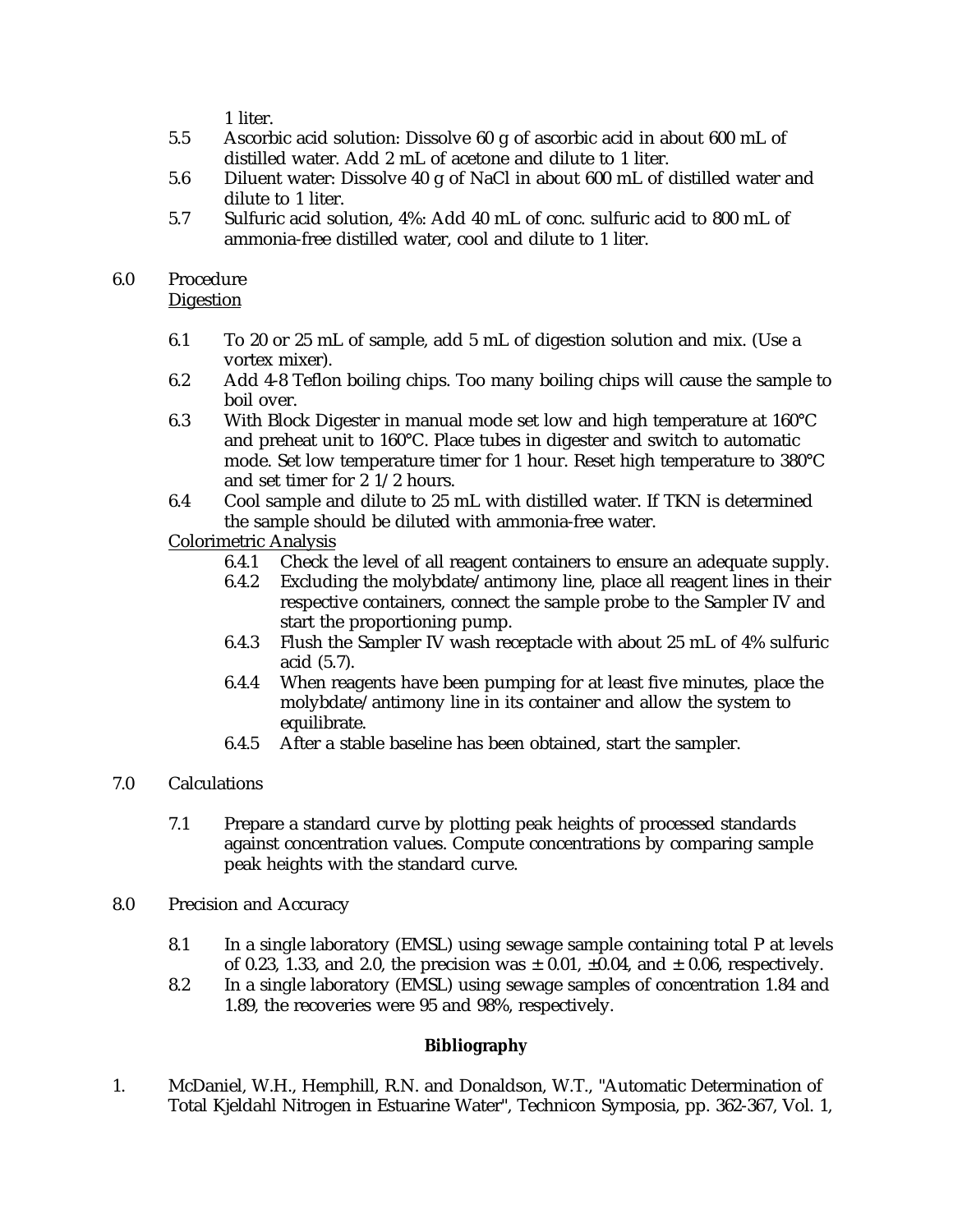1967.

- 2. Gales, M.E. and Booth, R.L., "Evaluation of Organic Nitrogen Methods", EPA Office of Research and Monitoring, June, 1972.
- 3. Gales, M.E. and Booth, R.L., "Simultaneous and Automated Determination of Total Phosphorus and Total Kjeldahl Nitrogen", Methods Development and Quality Assurance Research Laboratory, May, 1974.
- 4. Technicon "Total Kjeldahl Nitrogen and Total Phosphorus BD-40 Digestion Procedure for Water", August, 1974.
- 5. Gales, M.E., and Booth, R.L., "Evaluation of the Technicon Block Digester System for the Measurement of Total Kjeldahl Nitrogen and Total Phosphorus", EPA-600 /4-78-015, Environmental Monitoring and Support Laboratory, Cincinnati, Ohio.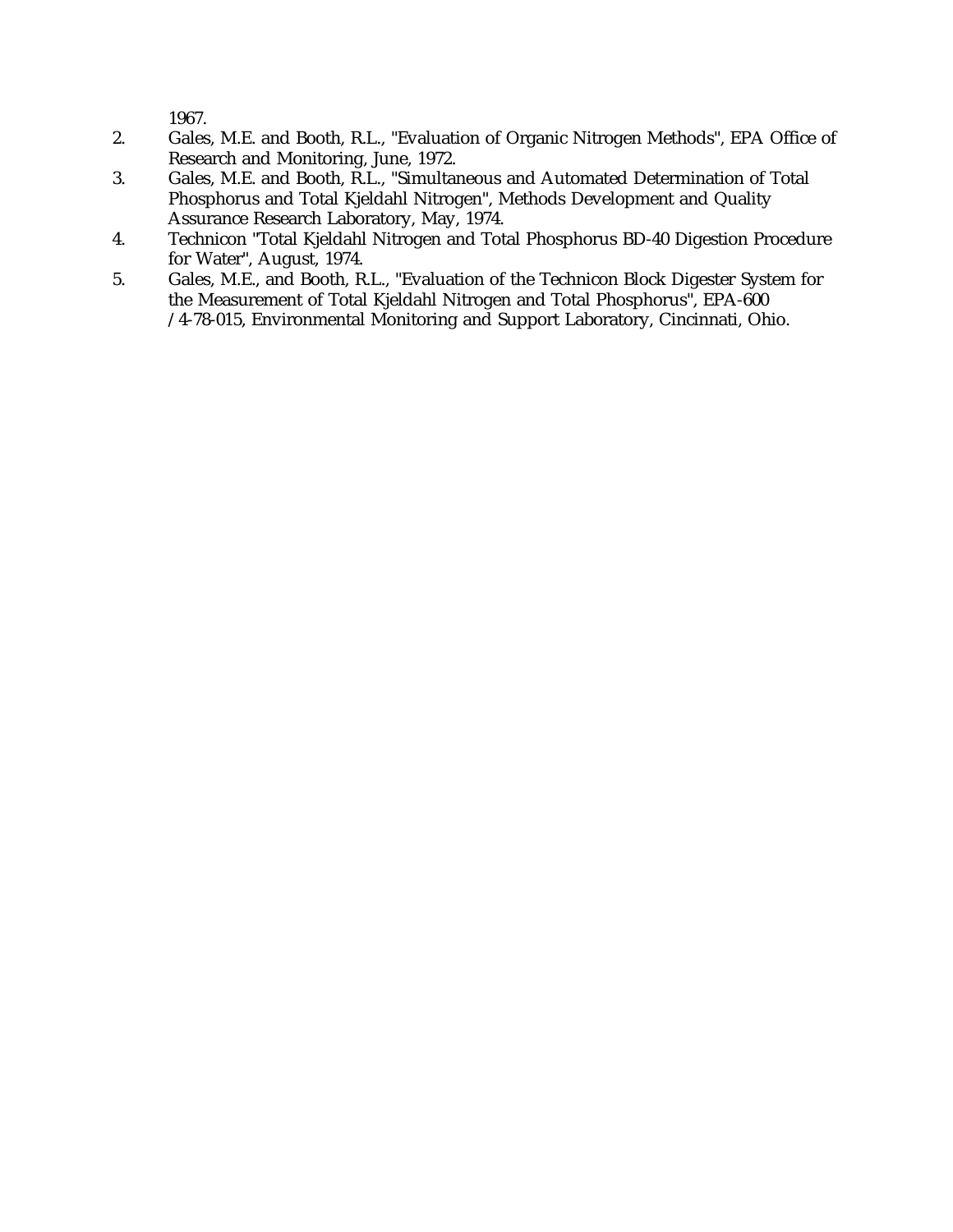